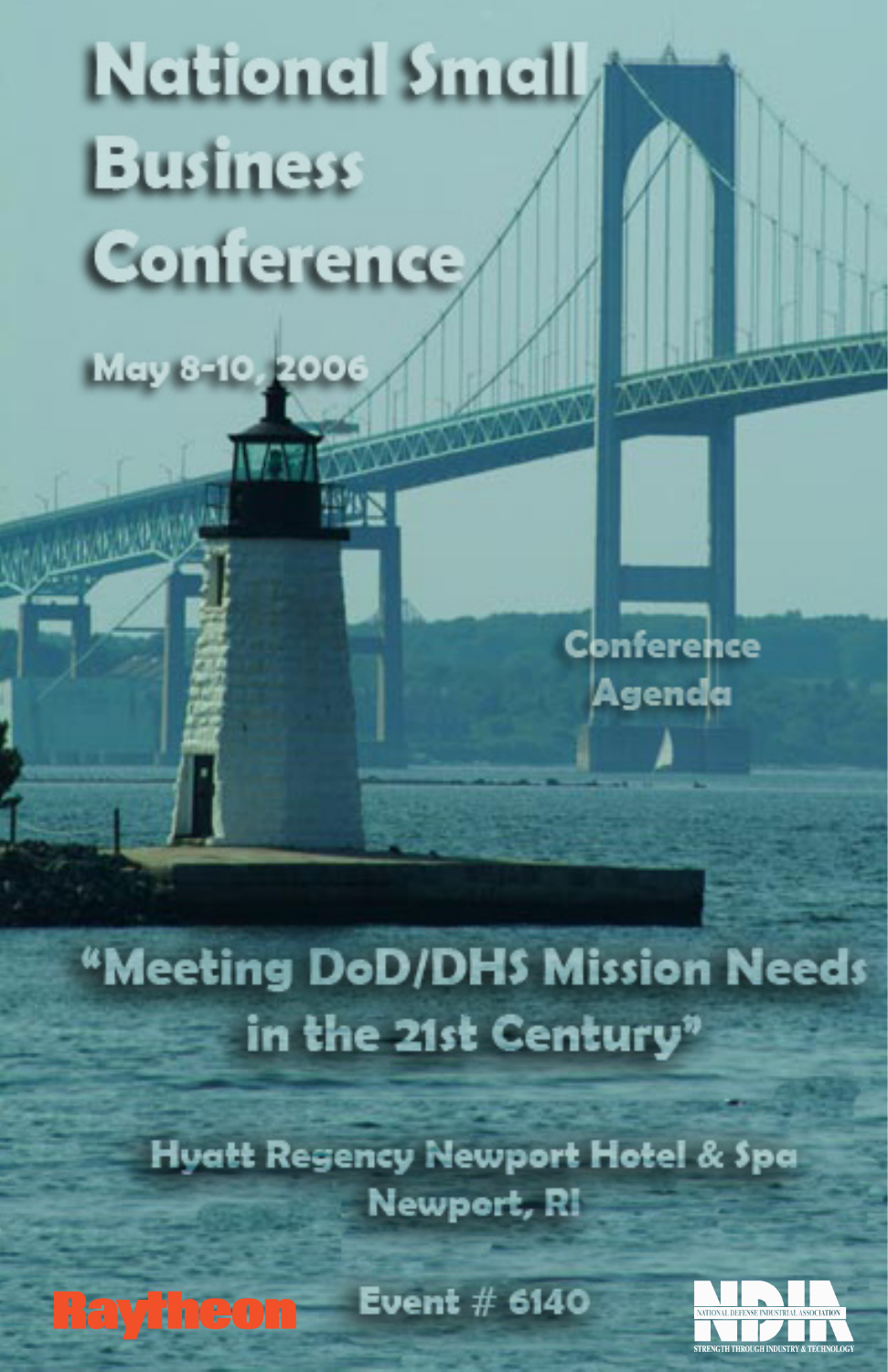# **Conference Agenda**

|                      | <b>Monday, May 8, 2006</b>                                                                                                                                                                                                                                                                                                                                                                                                                                                        |  |  |
|----------------------|-----------------------------------------------------------------------------------------------------------------------------------------------------------------------------------------------------------------------------------------------------------------------------------------------------------------------------------------------------------------------------------------------------------------------------------------------------------------------------------|--|--|
| 12:00 pm - 5:00 pm:  | On-Site Registration (Grand Ballroom Foyer) / Displayer Set-Up                                                                                                                                                                                                                                                                                                                                                                                                                    |  |  |
| 5:00 pm - 6:30 pm:   | Opening Reception in the Display Area (Brenton Hall)                                                                                                                                                                                                                                                                                                                                                                                                                              |  |  |
|                      | Tue <b>sday, May 9, 200</b> 6                                                                                                                                                                                                                                                                                                                                                                                                                                                     |  |  |
| 7:00 am - 5:00 pm:   | On-Site Registration (Grand Ballroom Foyer)                                                                                                                                                                                                                                                                                                                                                                                                                                       |  |  |
| 7:00 am - 7:00 pm:   | Displays Area Opens (Brenton Hall)                                                                                                                                                                                                                                                                                                                                                                                                                                                |  |  |
| 7:00 am - 8:00 am:   | <b>Continental Breakfast (Brenton Hall)</b>                                                                                                                                                                                                                                                                                                                                                                                                                                       |  |  |
| 8:00 am- 8:30 am:    | <b>Welcome Remarks (Grand Ballroom)</b><br>- Lt Gen Lawrence P. Farrell, Jr., USAF (Ret), President and<br>CEO, NDIA                                                                                                                                                                                                                                                                                                                                                              |  |  |
|                      | - Mr. Tyrone Taylor, Director of Washington Operations, WVHTC,<br>Chairman, NDIA Small Business Division                                                                                                                                                                                                                                                                                                                                                                          |  |  |
|                      | - Mr. Jay Lustig, Business Research and Development,<br>Scientific Solutions, Inc., Conference Chairman                                                                                                                                                                                                                                                                                                                                                                           |  |  |
| 8:30 am - 9:15 am:   | <b>Executive Address</b><br>- Governor Donald Carcieri, RI                                                                                                                                                                                                                                                                                                                                                                                                                        |  |  |
| 9:15 am - 10:00 am:  | <b>Keynote Speakers</b><br>Mr. Blaise Durante, Deputy Assistant Secretary for Acquisition<br>Integration, United States Department of the Air Force                                                                                                                                                                                                                                                                                                                               |  |  |
| 10:00 am - 10:30 am: | Morning Break in the Display Area (Brenton Hall)                                                                                                                                                                                                                                                                                                                                                                                                                                  |  |  |
| 10:30 am - 11:15 am: | "NAVSEA PEO Submarines - Technology Insertion"<br>Mr. Richard McNamara, Executive Director, PEO Submarines                                                                                                                                                                                                                                                                                                                                                                        |  |  |
| 11:15 am - 12:00 pm: | Program Manager's Perspective on Small Business Contributions to<br><b>Major Programs</b><br>Moderator:<br>- Mr. Norm Harkins, Raytheon Company<br>Panelists:<br><b>Mr. Michael Hoeffler, Vice President, Future Naval Capability,</b><br><b>Raytheon Company</b><br>- Mr. Ed Geisler, Deputy to the Vice President, Future Naval<br><b>Capability, Raytheon Company</b><br>- Mr. John Holmes, Senior Director, Supplier Management &<br>Procurement, Future Combat Systems, SAIC |  |  |

**12:00 pm - 1:30 pm:** Luncheon and Award Presentation (Rose Island I & II)

#### **Dr. Kathleen P. Sridhar Small Business Executive of the Year Award**

This award is given annually to an exeutive of a small business who has a strong record of business accomplishment demonstrated by leading a business that has shown such things as growth in revenues and profits, growth in employees, innovation in products and strength in its overall business condition. In addition to possessing astute business judgement, the executive must have also engaged in industry-wide activities that have helped to preserve and strengthen the Nation's Defense Industrial Base.

This year's award winner is: **Ms. Constance Blair, President, Technology Ventures, Inc.**

 $\overline{\mathbf{r}}$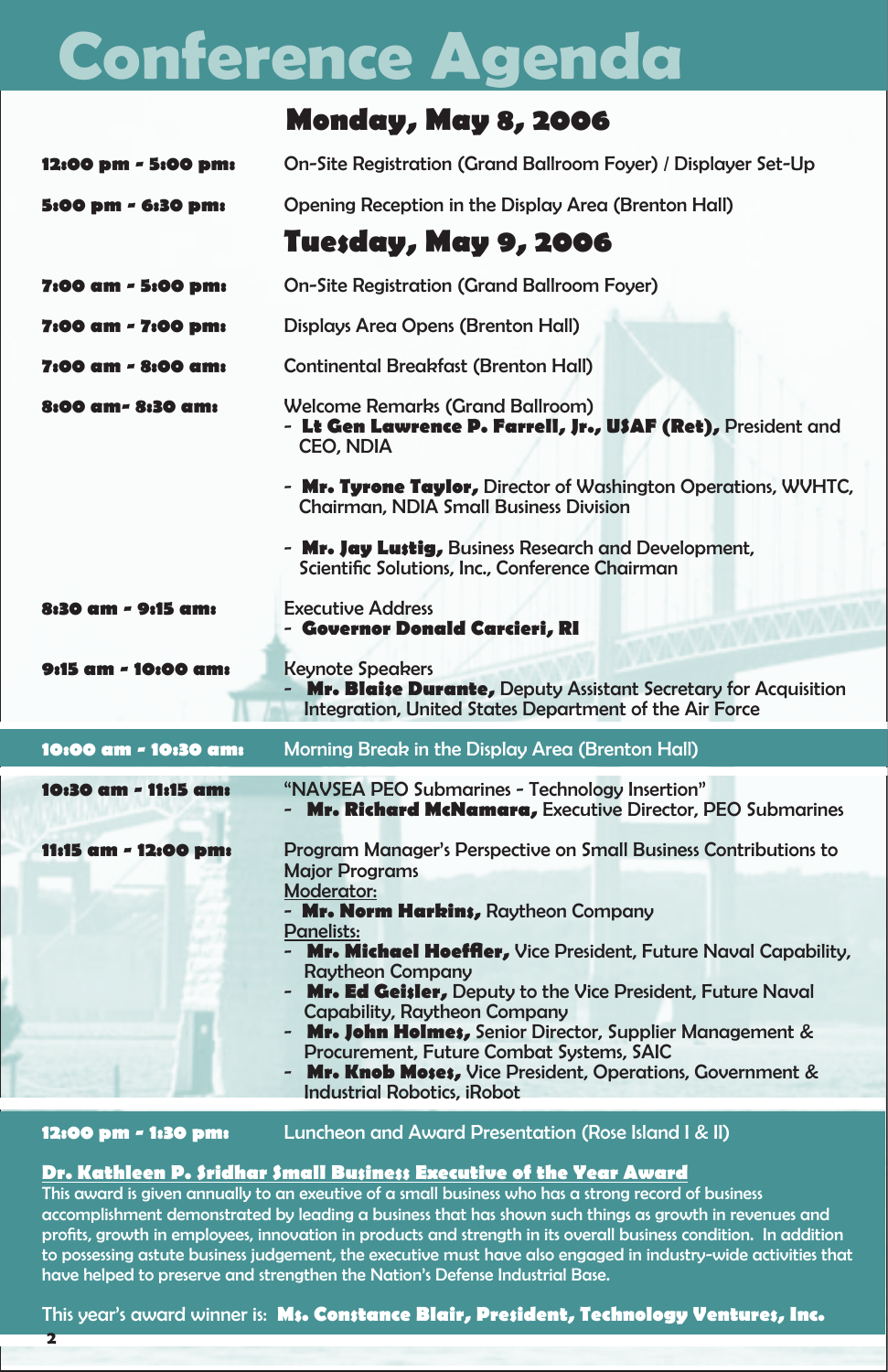**A**

# **Small Business Innovation Research Breakout** (Vanderbilt Room)

| $1:30 - 3:00$ pm | <b>Representatives</b><br>from<br><b>DHS SBIR</b><br><b>NIH SBIR</b><br><b>DoD SBIR</b><br>Navy SBIR | - Mr. Tim Sharp, Small Business Innovation Research<br>Program Manager, Director, Advanced Technology Office<br>- Mr. Michael Caccuitto, III, DoD, SBIR/STTR Program<br>Administrator<br>- Mr. Richard McNamara, Executive Director, PEO<br><b>Submarines</b> |
|------------------|------------------------------------------------------------------------------------------------------|---------------------------------------------------------------------------------------------------------------------------------------------------------------------------------------------------------------------------------------------------------------|
| $3:00 - 3:30$ pm |                                                                                                      | - Afternoon Break in the Display Area -                                                                                                                                                                                                                       |

## **Moderator: Mr. Tyrone Taylor, WVHTC**

| <b>Special Topics</b> (Newport Room)               |                                                                                                                                                                                                         |  |  |  |
|----------------------------------------------------|---------------------------------------------------------------------------------------------------------------------------------------------------------------------------------------------------------|--|--|--|
| $1:30 - 2:15$ pm                                   | <b>Mr. Charlie \$ummers, Jr., Regional Administrator, US Small Business Association</b>                                                                                                                 |  |  |  |
| $2:15 - 3:00$ pm                                   | <b>Mr. Ralph Thomas, III, Former Asst. Administrator, NASA Small &amp; Disadvan-</b><br>taged Business Utilization; Special Counsel to the Government Contracts Section of<br><b>Buchanan Ingersoll</b> |  |  |  |
| $3:00 - 3:30$ pm                                   | $\sim$ Afternoon Break in the Display Area $\sim$                                                                                                                                                       |  |  |  |
| $3:30 - 4:00 \text{ pm}$                           | <b>Ms. Illene Waggoner,</b> Small Business Advocate, Office of Small & Disadvantaged<br><b>Business Utilization, DHS</b>                                                                                |  |  |  |
| $4:00 - 4:30$ pm                                   | <b>Mr. Rich Ramirez,</b> Senior Business Advisor, Center for Veterans Enterprise (COVE),<br>US Department of Veterans Affairs                                                                           |  |  |  |
| $4:30 - 5:00$ pm                                   | "What Strategic and Financial Buyers Seek When Acquiring Small Businesses"<br>Mr. Nick Howland, Associate, DFI International<br><b>Mr. Matt Altman, Principal, Arlington Capital Partners</b>           |  |  |  |
| Moderator: Mr. Ron Perlman, Buchanan Ingersoll, PC |                                                                                                                                                                                                         |  |  |  |

| <b>Adding Value</b> (Ballroom A) |                       |                                                                                                                                                                                                                                                                                                                                                                        |  |
|----------------------------------|-----------------------|------------------------------------------------------------------------------------------------------------------------------------------------------------------------------------------------------------------------------------------------------------------------------------------------------------------------------------------------------------------------|--|
| $1:30 - 2:15$ pm                 | <b>Adding Value 1</b> | Protecting IP Assets When Contracting with the Federal<br>Government<br>- Mr. Jacob (Jesse) Erlich, Patent Attorney/Partner, Burns &<br>Levinson, LLP<br>- Mr. Walter Kneissler, Esq., Corp. Counsel, Foster-Miller, Inc.<br>- M <sub>3</sub> . Dianne Proia, E <sub>3</sub> q., MBA, Contracts Attorney &<br>Contracts Management Consultant. Proja & Associates. LLC |  |
| $2:15 - 3:00$ pm                 | <b>Adding Value 2</b> | Managing Up: Maximizing the Prime-Subcontractor Relationship<br>- Mr. Michael Sweat, President, Odyssey Systems Consulting<br>Group<br>- Mr. John Marshall, President, Datacon, Inc.                                                                                                                                                                                   |  |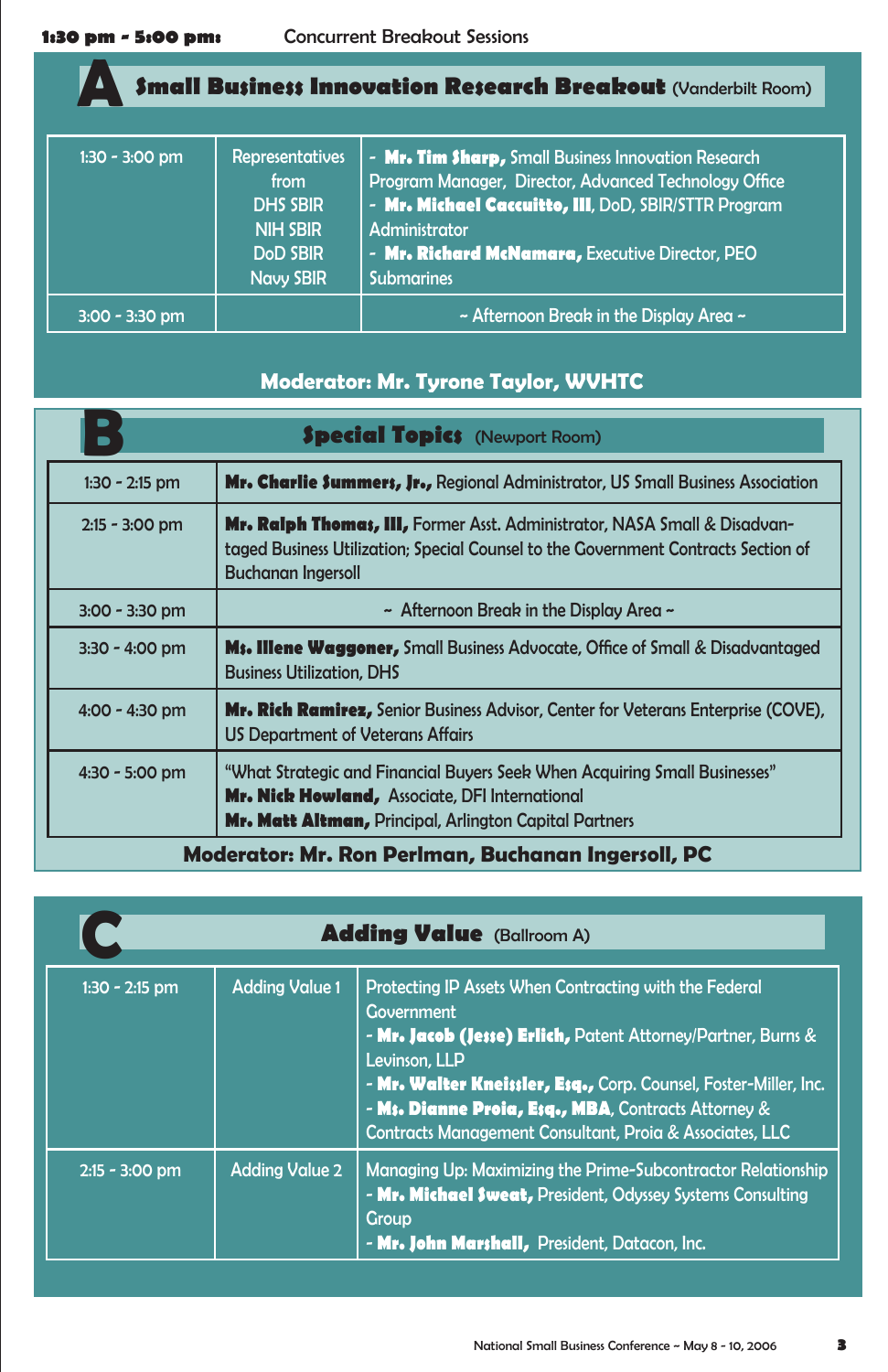#### **1:30 pm - 5:00 pm:** Breakout C - "Adding Value" - (Continued)

| $3:00 - 3:30$ pm |                       | ~ Afternoon Break in the Display Area ~                                                                                                                                                                                             |  |
|------------------|-----------------------|-------------------------------------------------------------------------------------------------------------------------------------------------------------------------------------------------------------------------------------|--|
| $3:30 - 4:15$ pm | <b>Adding Value 3</b> | <b>Building Shareholder Value for Successful Exit</b><br>- Mr. Paul Serotkin, President, Minutemen Ventures<br>- Mr. Darrell \$mith, Former President, Milestone Group                                                              |  |
| $4:15 - 5:00$ pm | <b>Adding Value 4</b> | <b>Embracing Business Development: Marketing Your Company in</b><br>the Federal Marketplace<br>- Mr. Gary Dunbar, President, Gary A. Dunbar, Inc.<br>- Ms. Ameeta Soni, Senior Vice President of Business<br>Development, VFA, Inc. |  |

**Moderator: Mr. Paul Serotkin, Minuteman Ventures**

| <b>Business Opportunity Networking</b> (Ballrooms B, C and D) |                                                                                                 |                                                                                  |                                                 |  |  |
|---------------------------------------------------------------|-------------------------------------------------------------------------------------------------|----------------------------------------------------------------------------------|-------------------------------------------------|--|--|
|                                                               | <b>Ballroom B</b>                                                                               | <b>Ballroom C</b>                                                                | <b>Ballroom D</b>                               |  |  |
| $1:30 - 2:15$ pm                                              | <b>SBA Boston</b><br><b>Ms. Ann Hubert</b><br><b>Mr. Arvind Patel</b><br><b>Mr. Robert Coen</b> | <b>SBA Rhode Island</b><br><b>Mr. Mark Hayward</b><br><b>Mr. Charles Summers</b> | Anteon<br><b>Ms. Ludmilla Parnell</b>           |  |  |
| $2:15 - 3:00$ pm                                              | <b>GSA</b><br><b>Ms. Patricia Rockwell</b>                                                      | <b>Rolls Royce</b><br><b>Ms. Jaye Lampert</b>                                    | <b>General Dynamics</b><br>Mr. Ed Hill          |  |  |
| $3:00 - 3:30$ pm                                              | ~ Break in Display Area ~                                                                       | ~ Break in Display Area ~                                                        | ~ Break in Display Area ~                       |  |  |
| $3:30 - 4:15$ pm                                              | <b>Lockheed Martin</b><br><b>Ms. Karen Conti</b>                                                | <b>Northrop Grumman</b><br><b>Ms. Maren Cattonar</b>                             | <b>BAE Systems</b><br><b>Mr. Wayne Patrick</b>  |  |  |
| $4:15 - 5:00$ pm                                              | <b>SBA Rhode Island</b><br><b>Mr. Mark Hayward</b>                                              | <b>Textron</b><br><b>Mr. Bruce Boucher</b>                                       | <b>Raytheon Company</b><br><b>Mr. Ed Bogacz</b> |  |  |

### **Moderator: Mr. Norm Harkins, Raytheon Company**

**5:00 pm - 7:00 pm:** Evening Reception in the Display Area (Brenton Hall)

# **Wednesday, May 10**

| <b>7:00 am - 8:00 am:</b> | On-Site Registration and Continental Breakfast (Brenton Hall)                                                                              |
|---------------------------|--------------------------------------------------------------------------------------------------------------------------------------------|
| 7:00 am - 8:00am:         | Women in Defense (WID) Breakfast (Morgan and Astor Rooms)<br>- Sponsored by SAIC                                                           |
| 7:00 am - 5:00 pm:        | Display Area Opens (Brenton Hall)                                                                                                          |
| 8:00 am - 8:15 am:        | <b>General Session (Grand Ballroom)</b><br>Introduction<br>- Mr. Norm Harkins, Raytheon Company                                            |
| 8:15 am - 9:15 am:        | <b>Raytheon Executive Address</b><br>- Mr. Daniel Smith, Vice President, Raytheon Company;<br><b>President, Integrated Defense Systems</b> |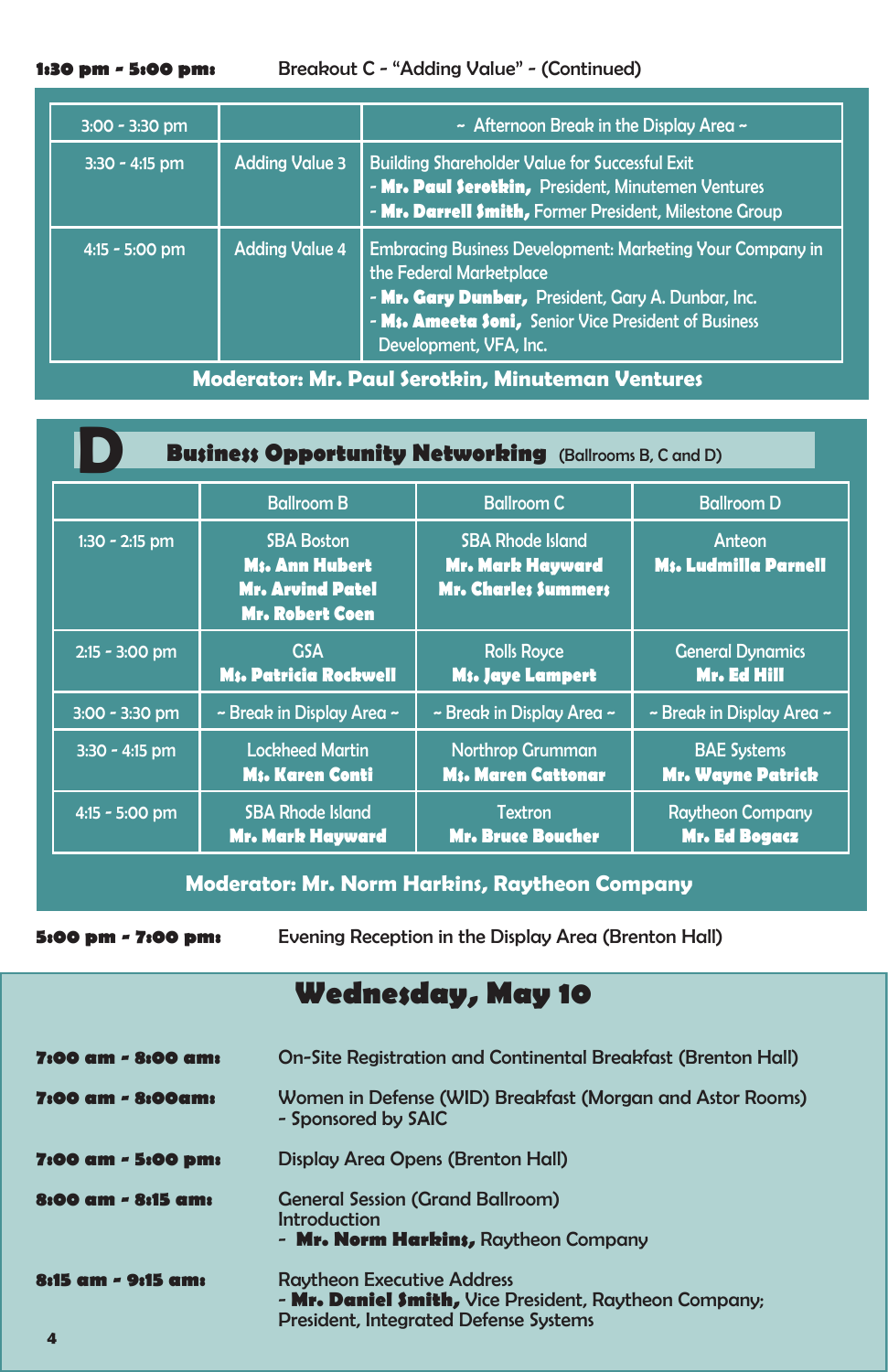| 9:15 am - 10:30 am:                  | <b>Small Business Success Story Panel</b>                                                                                                                                                                                                                                                                                                                                                                                                                                                                                                                                                                                                                                                          |
|--------------------------------------|----------------------------------------------------------------------------------------------------------------------------------------------------------------------------------------------------------------------------------------------------------------------------------------------------------------------------------------------------------------------------------------------------------------------------------------------------------------------------------------------------------------------------------------------------------------------------------------------------------------------------------------------------------------------------------------------------|
|                                      | Moderator:<br>- Ms. Joanna Lau, President & CEO. Lau Technologies                                                                                                                                                                                                                                                                                                                                                                                                                                                                                                                                                                                                                                  |
|                                      | Panel:<br>- Mr. Jay Boyce, Foster-Miller, Inc.<br>- Mr. Knob Moses, Vice President, Operations, Government &<br><b>Industrial Robotics, iRobot</b><br>- Mr. Michael Gray, CEO, Global Relief Technology                                                                                                                                                                                                                                                                                                                                                                                                                                                                                            |
| 10:30 am - 11:00 am:                 | Morning Break in the Display Area (Brenton Hall)                                                                                                                                                                                                                                                                                                                                                                                                                                                                                                                                                                                                                                                   |
| 11:00 am - 12:30 pm:<br>RHODE ISLAND | New England Military Installation Panel<br>"2006 & Beyond - Base Vision and Acquisition Outlook"<br>Moderator:<br>- Mr. Michael Gitlen, CPA, Government Contracts, Bartlett<br>Services, Inc.; President, NDIA New England Chapter<br><b>Panel Members:</b><br>MASSACHUSETTS - Maj Gen Arthur Rooney, U\$AF, Vice Commander,<br><b>Electronic Systems Center, Hanscom AFB</b><br>- Mr. Alan Macdonald, Executive Director, Massachusetts<br>Defense Technology Initiative (BRAC Team)<br>- MG Roger Nadeau, U\$A, REDCOM<br>- <b>CAPT Michael Byman, U\$N, NAVSEA NUWC Newport, RI</b><br>- Mr. John Riendeau, Defense Industry Manager, RI Economic<br><b>Development Corporation (BRAC Team)</b> |
| 12:30 pm - 1:30 pm:                  | Luncheon (Rose Island I & II)                                                                                                                                                                                                                                                                                                                                                                                                                                                                                                                                                                                                                                                                      |
| <b>1:30 pm - 3:00 pm:</b>            | Repeat of selected breakout sessions                                                                                                                                                                                                                                                                                                                                                                                                                                                                                                                                                                                                                                                               |

| <b>Networking Session with SBIR Program Managers (Vanderbilt Room)</b> |                                                                                                                                                                                                                                 |  |
|------------------------------------------------------------------------|---------------------------------------------------------------------------------------------------------------------------------------------------------------------------------------------------------------------------------|--|
| $\overline{1}$ :30 - 3:00 pm                                           | - Mr. Tim Sharp, Small Business Innovation Research<br><b>SBIR Program</b><br>Program Manager, Director, Advanced Technology Office<br><b>Managers</b><br>- Mr. Michael Caccuitto, III, DoD, SBIR/STTR Program<br>Administrator |  |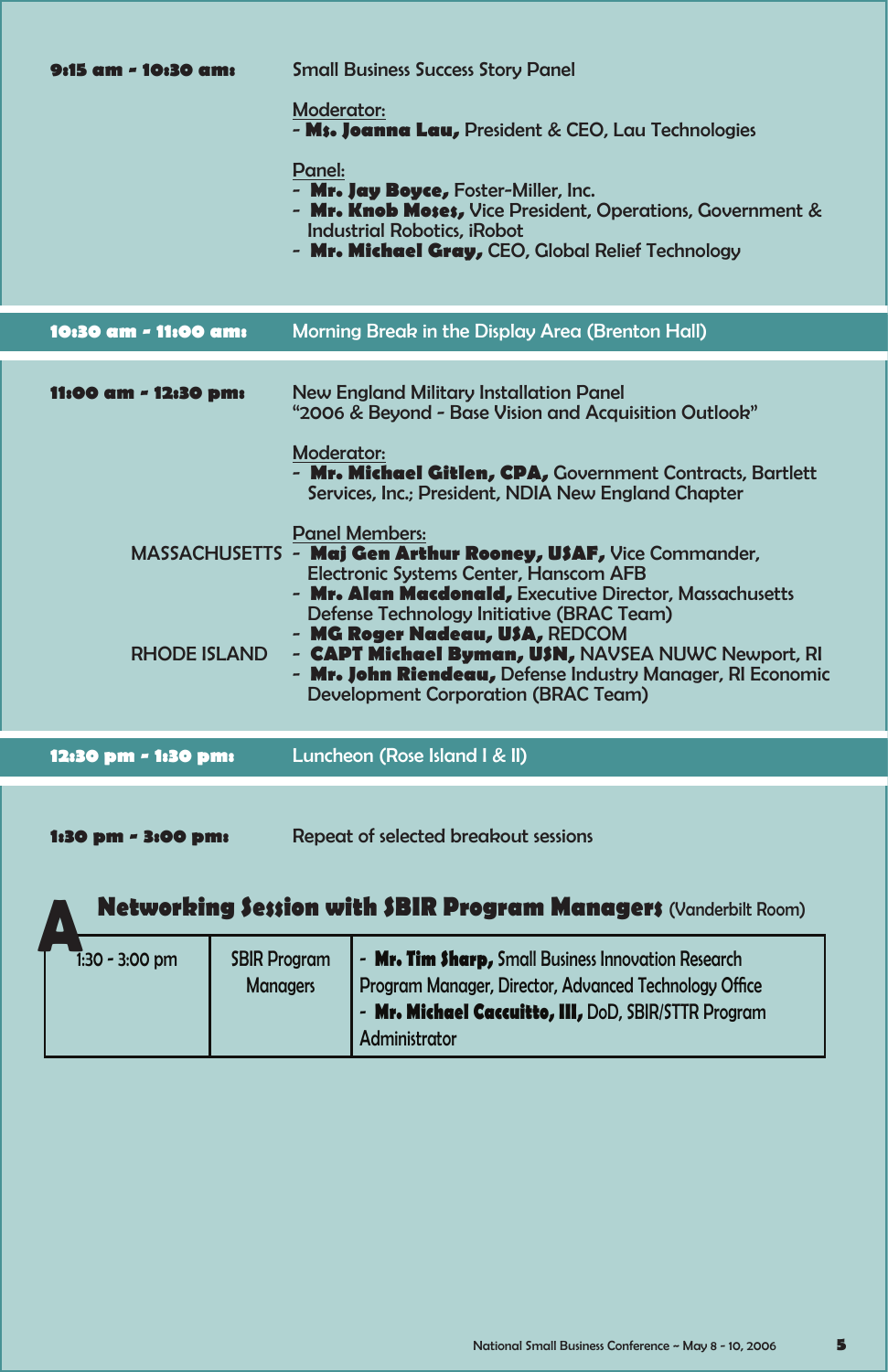| <b>Adding Value</b> (Ballroom A) |                                                                                                                                                                                                                                                                                                                                                            |  |  |
|----------------------------------|------------------------------------------------------------------------------------------------------------------------------------------------------------------------------------------------------------------------------------------------------------------------------------------------------------------------------------------------------------|--|--|
| 1:30 - 2:15 pm                   | "Leveraging the SBIR Program"<br>- Mr. Chuck Kolb, CEO, Aerodyne Research, Inc.<br>- Mr. Jay Boyce, Senior Vice President, Foster-Miller, Inc.                                                                                                                                                                                                             |  |  |
| $2:15 - 3:00 \text{ pm}$         | Protecting IP Assets When Contracting with the Federal<br>Government<br>- Mr. Jacob (Jesse) Erlich, Patent Attorney/Partner, Burns &<br>Levinson, LLP<br>- Mr. Walter Kneissler, Esq., Corp. Counsel, Foster-Miller, Inc.<br>- M <sub>\$</sub> . Dianne Proia, E;q., MBA, Contracts Attorney &<br>Contracts Management Consultant, Proia & Associates, LLC |  |  |

| <b>Business Opportunity Networking</b> (Ballroom B, C and D) |                                                                              |                                                                                  |                                                  |  |
|--------------------------------------------------------------|------------------------------------------------------------------------------|----------------------------------------------------------------------------------|--------------------------------------------------|--|
|                                                              | <b>Ballroom B</b>                                                            | <b>Ballroom C</b>                                                                | <b>Ballroom D</b>                                |  |
| $1:30 - 2:15$ pm                                             | <b>Small Business Specialist</b><br><b>NUWC</b><br><b>Mr. Dave Rego</b>      | <b>Small Business Specialist</b><br><b>Natick Labs</b><br><b>Mr. Dave Condon</b> | <b>Lockheed Martin</b><br><b>Ms. Karen Conti</b> |  |
| $2:15 - 3:00 \text{ pm}$                                     | <b>Small Business Specialist</b><br>Hanscom AFB<br><b>Mr. Bill Donaldson</b> | Northrop Grumman<br><b>Ms. Maren Cattonar</b>                                    | <b>SAIC</b><br><b>Mr. Babak Nouri</b>            |  |

**3:00 pm:** Conference Adjourns / Displayer Breakdown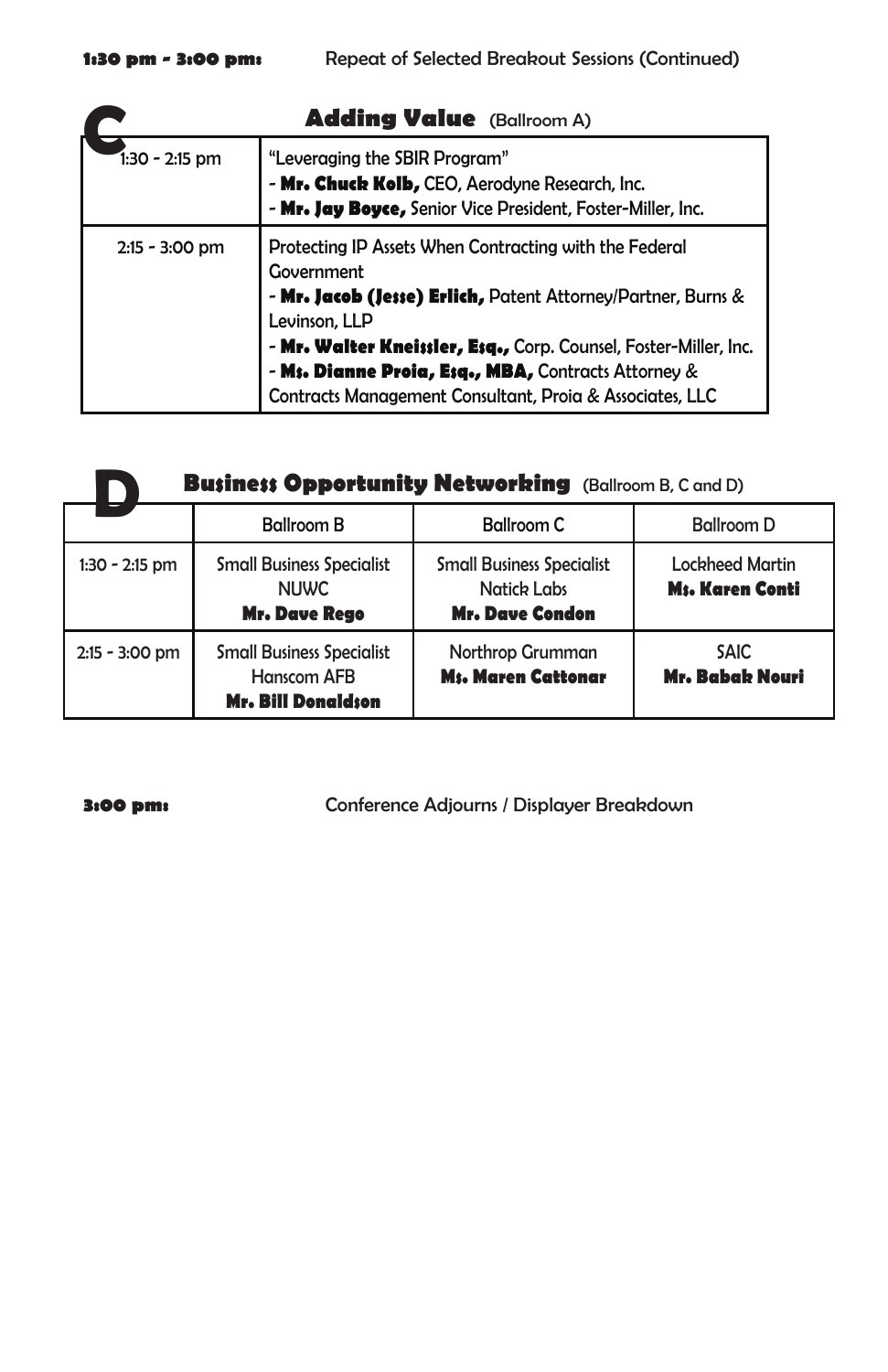# ~ Thank You to our **Platinum** Promotional Partner ~



Integrated Defense Systems (IDS), with 2005 sales of \$3.8 billion, is Raytheon's leader in Joint Battlespace Integration. Headquartered in Tewksbury, Massachusetts, IDS has more than 13,000 employees located at 17 mission centers and facilities worldwide.

A recognized leader in Radar Frequency technology, IDS produced the radar portion of the Missile Defense Agency's (MDA) Sea Based X-Band radar as part of an industry team, produced MDA's Forward Based X-Band Transportable Radar, and was selected by the Air Force to produce an integrated early warning radar for Taiwan.

As a leader in systems integration, IDS was chosen by the US Navy as the prime systems integrator for the DD(X), CVN-21 and the Cobra Judy Replacement (CJR), utilizing Dual Band Radar for both DD(X) and CJR. With a strong international and domestic customer base, including the US Missile Defense Agency, and the US armed forces, Integrated Defense Systems provides a wide spectrum of integrated air and missile defense and naval and maritime warfighting solutions.

### ~ Thank You to our Promotional Partner ~



For over three decades, Science Applications International Corporation (SAIC) has created solutions to solve complex technical challenges worldwide. Using the expertise of our more than 40,000 employees owners, we work closely with our customers to provide solutions for commercial and government customers alike. Our solutions are designed to add value to operational processes by reducing costs and increasing efficiency in: national and homeland security, logistics and space.

Now as a Fortune 500 corporation with \$7.2 billion in annual revenues, we are the largest employeeowned research and engineering company in the US As part of an employee-owned company, each employee knows his or her quality of work plays a role in ensuring customer satisfaction. With SAIC, you can count on us to help you turn your technological challenges into valuable solutions.

#### NATIONAL SECURITY

SAIC's national security efforts span and support all defense components—from peacekeeping and humanitarian missions to major international conflicts. From high-level policy development and theaterlevel systems to hands-on field support, SAIC supports our customers' missions and goals. As one of the top ten largest US defense contractors, SAIC answers the call of quality systems that support national defense.

#### HOMELAND SECURITY

With the diverse expertise of our employees, we have established a leadership role in homeland security and public safety. Our award-winning, Public Safety Integration Center offers a work laboratory to demonstrate integrated security solutions using a broad-spectrum of vendor products that perform across multiple security-related agencies.

#### LOGISTICS

SAIC professional support Department of Defense missions with the latest in technological advances that meet the goals of joint operational logistics. At SAIC, you will find our engineers and technicians supporting a number of federal agencies including the Defense Advanced Research Projects Agency, the Joint Forces Command and the US Transportation Command.

#### SPACE

SAIC plays a leading role in supporting the US space program. We provide safety, reliability, and quality assurance engineering support for vital NASA projects, including Space Shuttle missions and the International Space Station. Though our remote sensing, simulation technologies, and support for atmospheric studies, we are expanding the knowledge of our planet and its solar system.